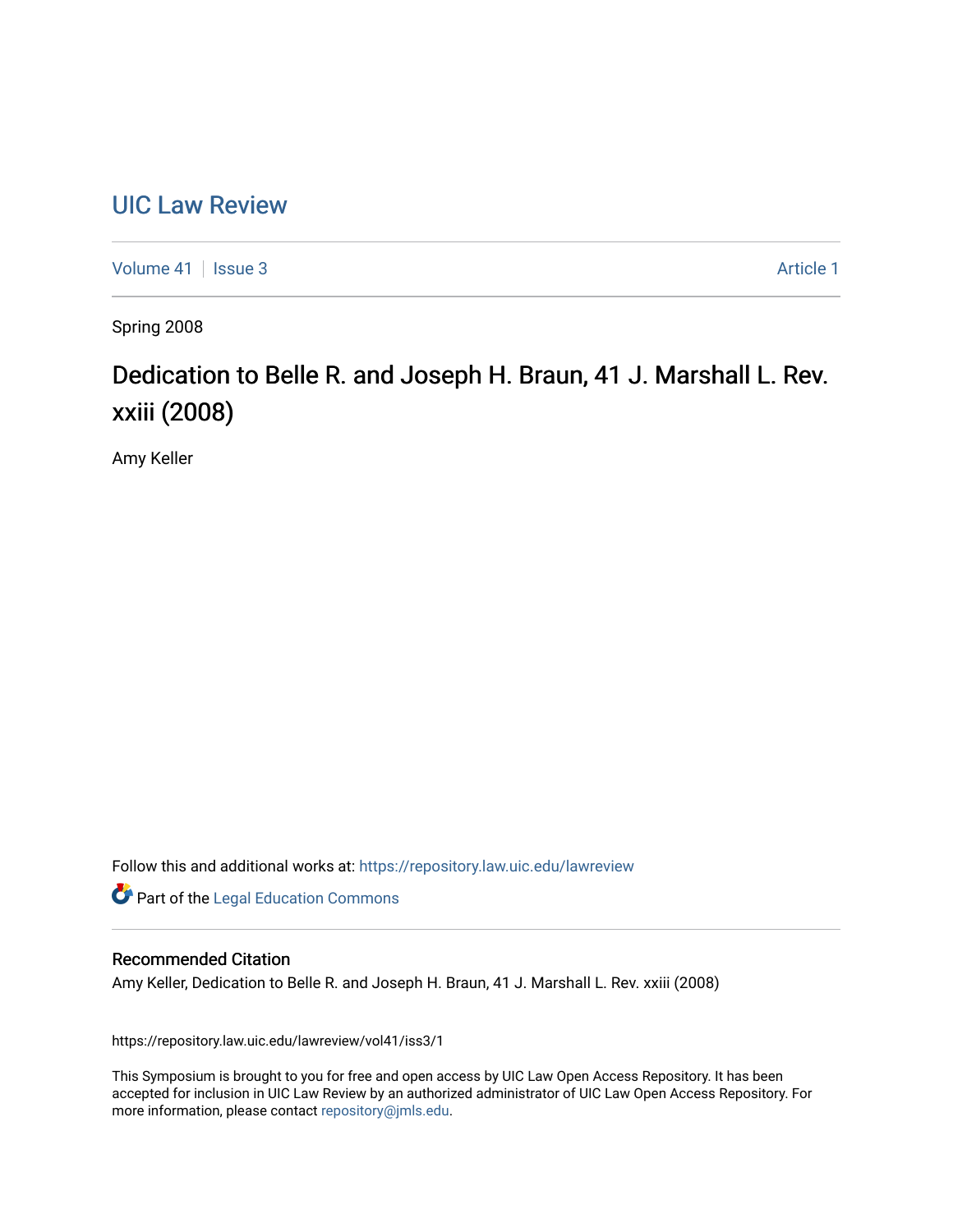### **DEDICATION** TO BELLE R. **AND JOSEPH** H. **BRAUN**

#### AMY KELLER

Joseph H. Braun, a 1918 John Marshall graduate, generously provided The John Marshall Law School with funds to support this annual lecture series. Until his death on January 27, 1989, Mr. Braun served in a number of positions of distinction within the legal community. Much of Mr. Braun's legal career was devoted to legislative issues involving motorists. He served the AAA-Chicago Motor Club in a variety of positions, including general counsel, vice president, director and corporate secretary. In 1984, he was elected director and general counsel emeritus. Throughout his career, Mr. Braun exemplified the highest standards of professionalism and integrity.

Within the State of Illinois, Mr. Braun wrote the legislation that evolved into Illinois' first driver's license law, and also took a variety of steps to curb unscrupulous activities engaged in by some public officials to extort money from motorists. He served as chairperson of the National Committee on Uniform Traffic Laws and Ordinances, which developed model ordinances and statutes. Additionally, he served as legal counsel to the Illinois Conference on Highway Safety Legislation and as a mentor to the Illinois Insurance Commission. In this capacity, Mr. Braun was instrumental in drafting the State of Illinois Insurance Code in 1935.

The inaugural installment of the Braun Endowed Memorial Lecture Series took place in 1989. Since then, the series has featured a number of distinguished panels and speakers on topics ranging from *Marbury v. Madison,* to international human rights, to the provocative cloning debate. We look forward to adding this year's Criminal Law, Edit, Alignment and Reform panel to the fine tradition honoring Mr. Braun's legacy.